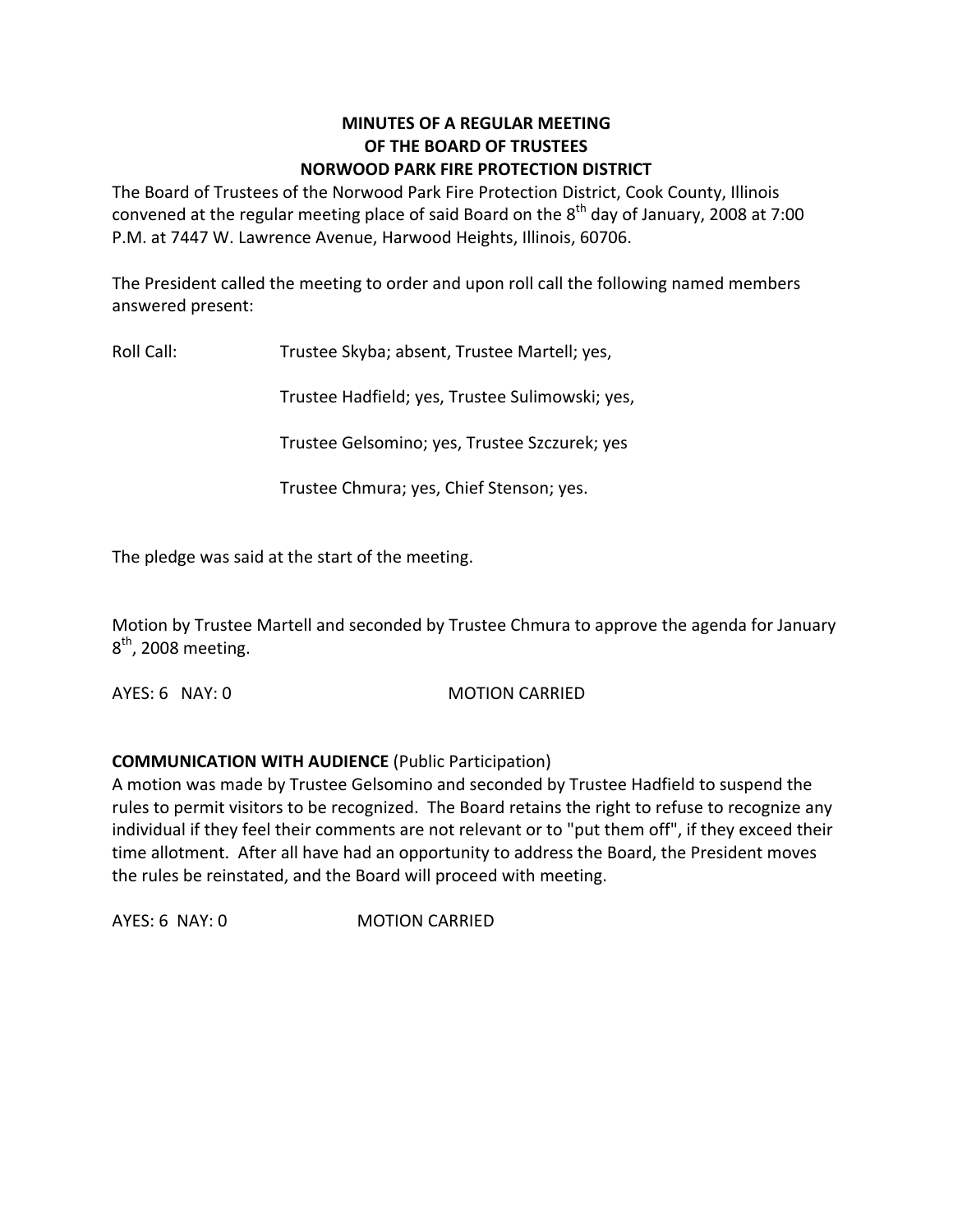A motion was made by Trustee Martell and seconded by Trustee Chmura to approve the payment of all current bills.

| Roll Call:     | Trustee Skyba; absent, Trustee Martell; yes,    |
|----------------|-------------------------------------------------|
|                | Trustee Hadfield; yes, Trustee Sulimowski; yes, |
|                | Trustee Gelsomino; yes, Trustee Szczurek; yes,  |
|                | Trustee Chmura; yes.                            |
| AYES: 6 NAY: 0 | <b>MOTION CARRIED</b>                           |
|                |                                                 |

A motion was made by Trustee Gelsomino and seconded by Trustee Martell to approve the minutes of the Regular meeting held on December  $11^{\text{th}}$ , 2007.

Roll Call: Trustee Skyba; absent, Trustee Martell; yes,

Trustee Hadfield; yes, Trustee Sulimowski; yes,

Trustee Gelsomino; yes, Trustee Szczurek; yes,

Trustee Chmura; yes.

AYES: 6 NAY: 0 **MOTION CARRIED** 

#### **TREASURER'S REPORT**

Schedule of Assets (Arising from Cash Transactions) December 31, 2007

#### Assets

| Checking and money market accounts (interest rate): |             |
|-----------------------------------------------------|-------------|
| Plaza Bank checking (0.245%)                        | S.<br>8.670 |
| Plaza Bank money market (4.827%)                    | 1,102,816   |
| Plaza Bank                                          | 10,113      |
| Total checking and money market accounts            | 1,121,599   |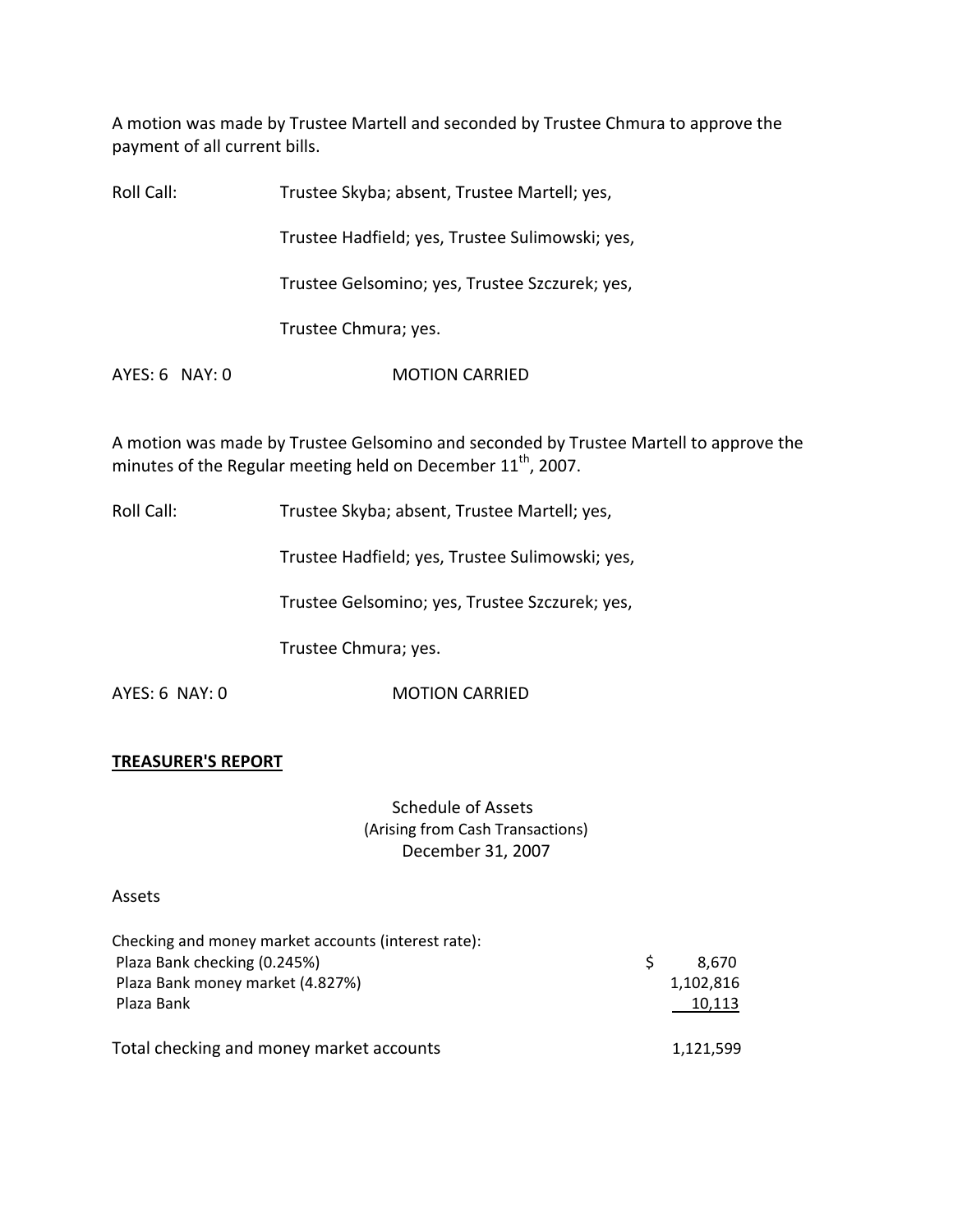| Certificates of deposit (interest rate and maturity):    |             |
|----------------------------------------------------------|-------------|
| Labe Bank (5.25% 03/07/08)                               | 452,348     |
| Plaza Bank (5.145% 01/17/08)                             | 109,314     |
| Plaza Bank (5.25% 06/23/08)                              | 1,405,621   |
| Midwest Bank (5.35% 05/10/08)                            | 422,059     |
| Midwest Bank (5.48% 01/05/08)                            | 300,000     |
| Total certificates of deposit                            | 2,689,342   |
| Total checking, money market and certificates of deposit | \$3,810,941 |

Trustee Szczurek questioned why there was such an increase in the account balances from one month to the next. This was due to the receipt of tax money. Money will be transferred back into the CD when more tax money is received. Trustee Martell explained that a Midwest CD matured and was transferred to Parkway Bank who issued a 7 month CD at 5.05%. Another CD is due on the  $17<sup>th</sup>$  and he is checking on rates. The Board may want to look at Banks out of District. Discussion.

Trustee Skyba arrived at 7:10pm.

Motion by Trustee Szczurek, Seconded by Trustee Chmura to approve the Treasurer's report as presented from the Financial Statement for December 2007**.**

| Roll Call:      | Trustee Skyba; yes, Trustee Martell; yes,       |
|-----------------|-------------------------------------------------|
|                 | Trustee Hadfield; yes, Trustee Sulimowski; yes, |
|                 | Trustee Gelsomino; yes, Trustee Szczurek; yes,  |
|                 | Trustee Chmura; yes.                            |
| $AYFS:7$ NAY: 0 | MOTION CARRIFD                                  |

# **Chiefs Report:**

All Trustees received a copy of the alarm report.

All Trustees received a copy of the inspection report along with the list of completed inspections for this month.

Tax money received by the District is about 1.7 million and the Pension received about \$280,000 to \$285,000, the Pension money goes directly into their account.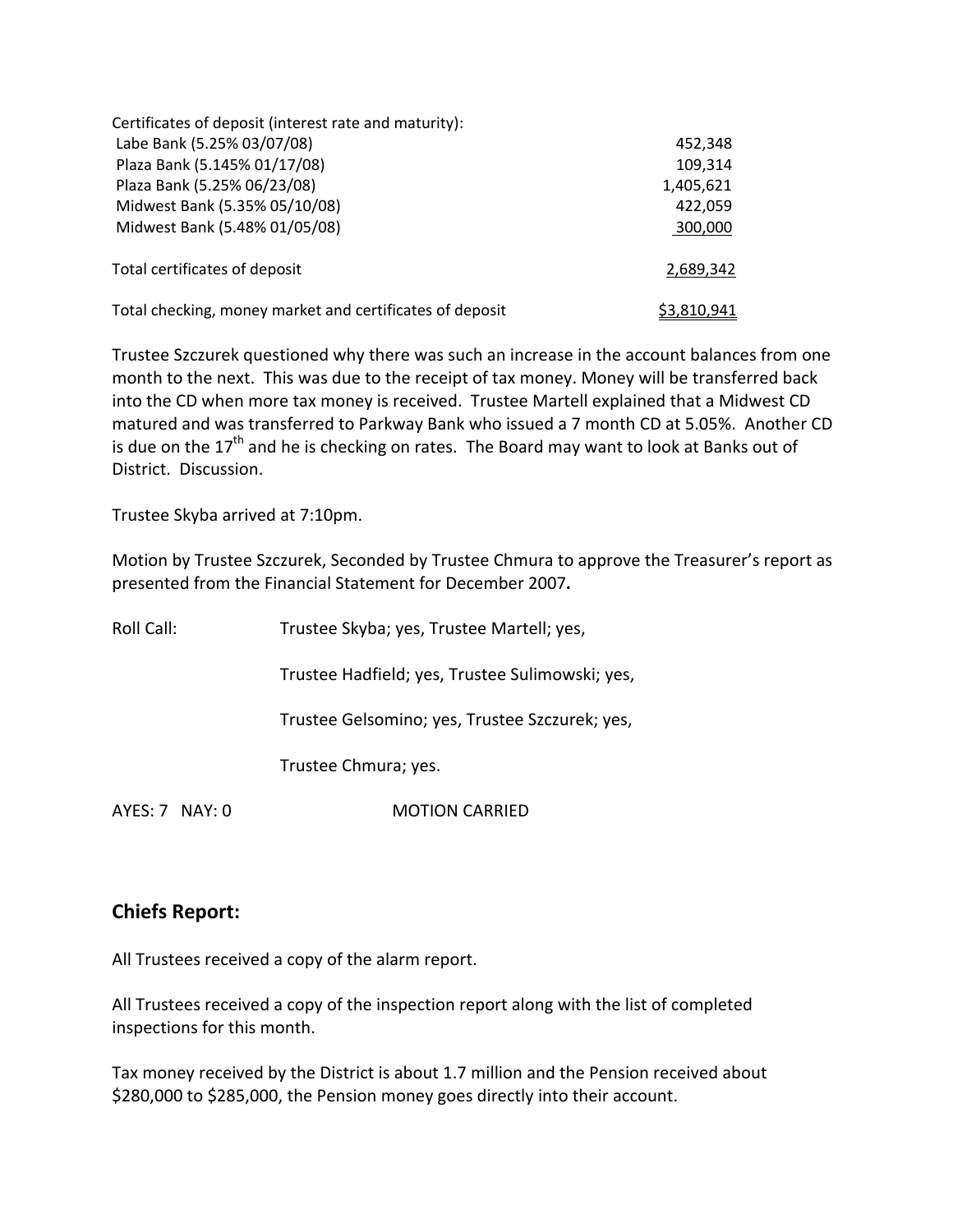The Trustees received calendars with important dates and deadlines for the year. Trustee Sulimowski asked Chief Stenson if we could include more information on the calendar such as senior presentations. Chief Stenson stated this information would be on the calendar on the website.

Flu shots were ordered today. Increased the order by 100 from last years. Discussion.

Mandatory buyback sick time are in your packets. Discussion. Trustee Chmura questioned who checked these figures. Chief Stenson, Deputy Chief Kovalcik and Cyndi put them together and Trustee Martell approved them.

A motion was made by Trustee Hadfield and seconded by Trustee Martell to accept the Chiefs report as presented for December 2007.

AYES: 7 NAY: 0 **MOTION CARRIED** 

# **Presidents Report:**

Trustee Sulimowski states that he sent a letter to Mr. Gutowski at the Senior Assistance Center for the Fire Department to come and speak. Waiting to hear back on specific dates. Requested to have Cyndi check with the Township and Harwood Heights on meeting with their Senior Groups.

Firefighter Stan Koy gave an update on the Comic Book Project.

# **Correspondence:**

None.

# **Committee Reports:**

Finance Committee‐ Chairman Trustee Chmura questioned if a proposal was received for the upcoming Audit. Discussion. The W‐2 and 1099R's are due in and Trustee Chmura requested to have the Finance Committee review them.

Building and Equipment Committee‐ Chairman Trustee Hadfield stated that Trustee Szczurek and he met about the kitchen. Chief explained that the committee received prices cabinets and countertops, discussed what type of countertops are going to be used and stove options. Discussion. Plans are continuing, hopefully in a month the plans will be complete. There is an approximate \$35,000 cost for this kitchen project.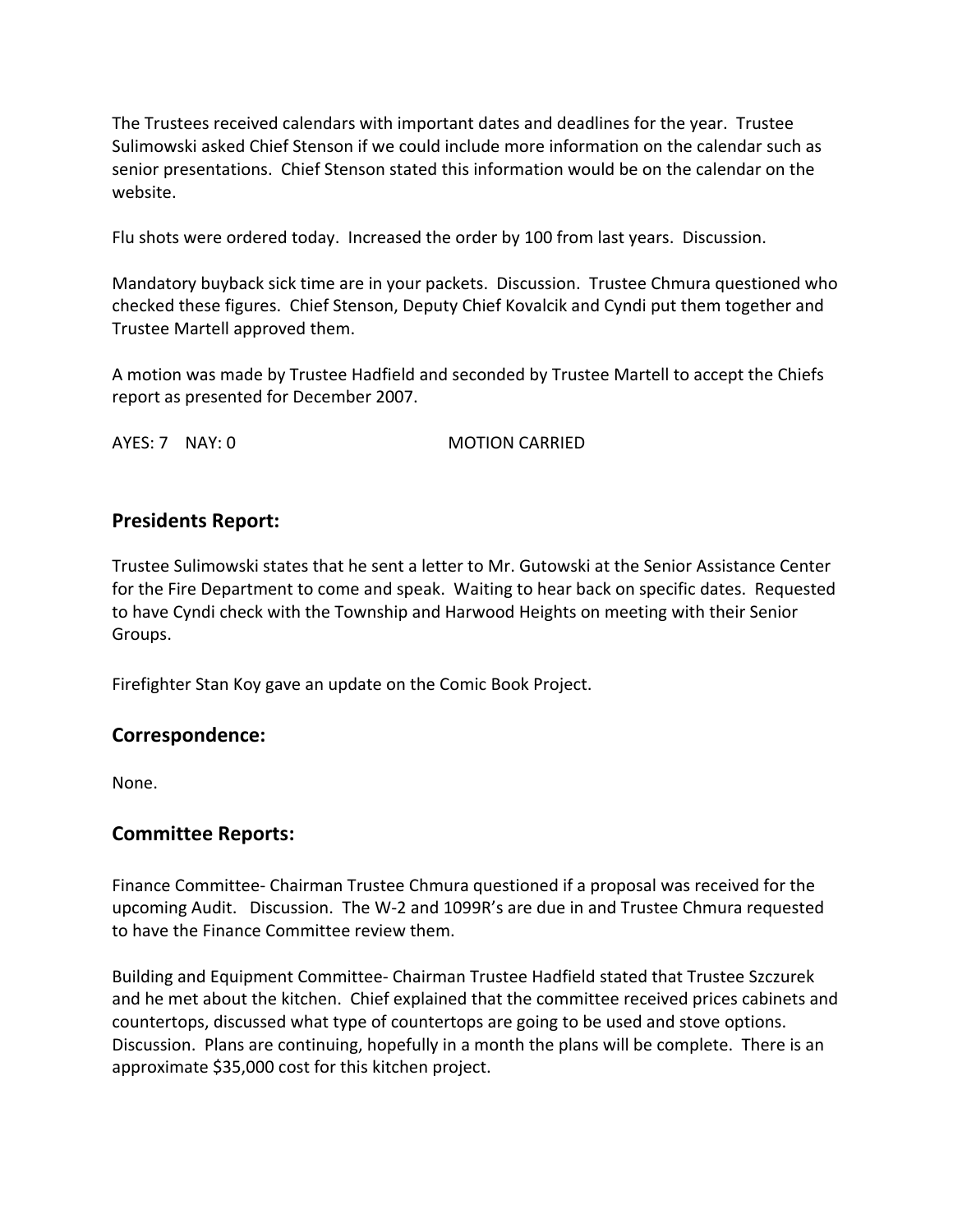Technology and PR Media Committee‐ Chairman Trustee Sulimowski stated all pictures have been sent to the web site, Chief Stenson is completing the Mission Statement, Deputy Chief Kovalcik is doing the bios and Commander Stec is doing the history. Things are progressing.

Policy Committee‐ Chairman Trustee Gelsomino stated there is nothing to report at this time.

Pension Fund- Trustee Martell stated there is a meeting coming up on January 21<sup>st</sup>, 2008. Trustee Gelsomino questioned who is up for election this coming year. Chief Stenson stated it is Ray McGovern. Discussion. Discussion on getting proposals for the investments of the Pension Fund.

# **Old Business:**

None.

# **New Business**:

Motion by Trustee Skyba and seconded by Trustee Martell to approve the payout of mandatory sick time buyback to the following: Stanley Grygiel‐120 hours \$3,457.20 Joseph Carpino- 48 hours \$1,344.96 John Kovalcik‐ 48 hours \$2,197.92 Kevin Stenson‐ 48 hours \$2,492.16 Charles Stec‐ 120 hours \$3,375.60 Paul Striedl‐ 72 hours \$2,056.32

Total mandatory buyback‐ \$14,924.16

Roll Call: Trustee Skyba; yes, Trustee Martell; yes,

Trustee Hadfield; yes, Trustee Sulimowski; yes,

Trustee Gelsomino; yes, Trustee Szczurek; yes,

Trustee Chmura; yes.

AYES: 7 NAY: 0 MOTION CARRIED